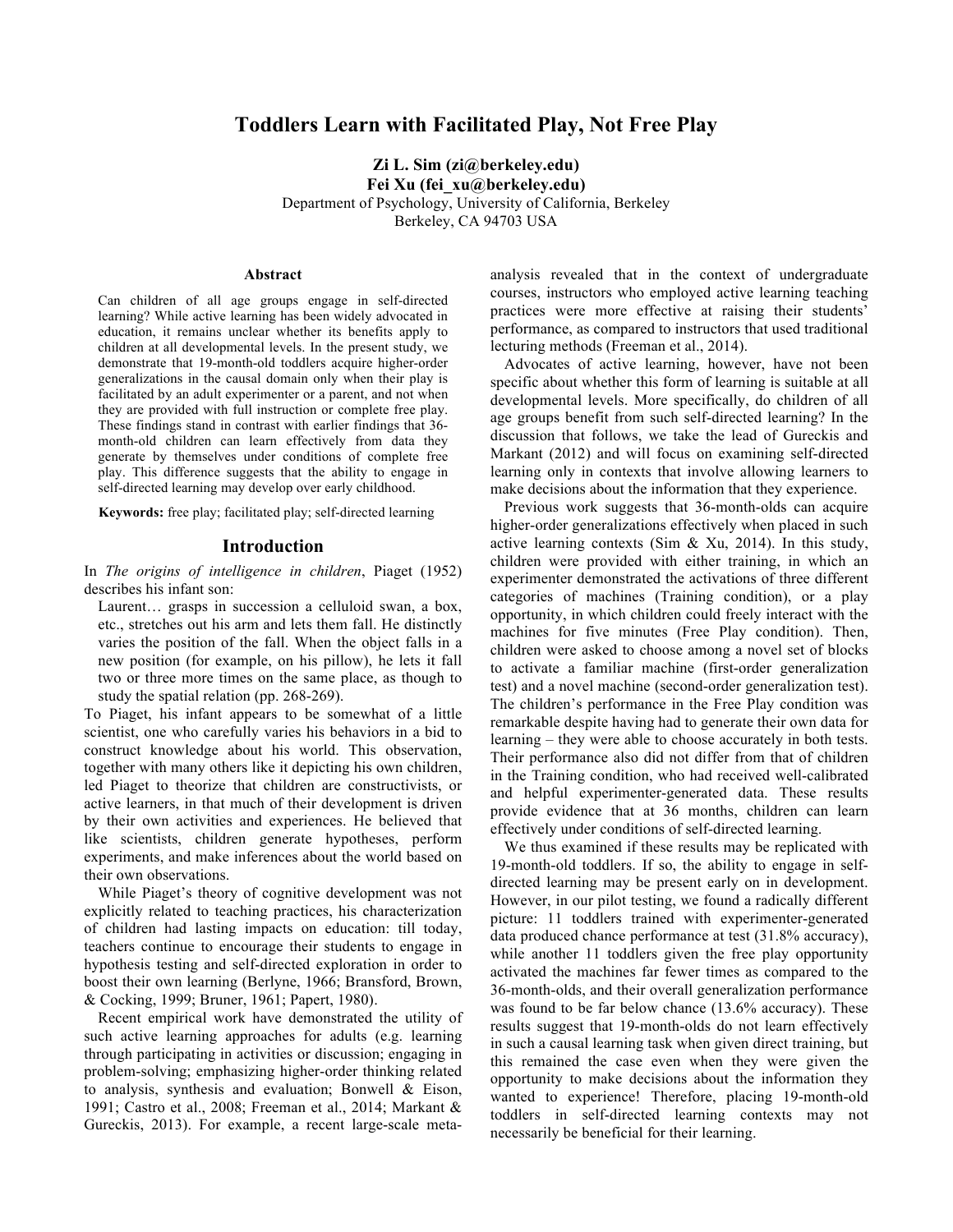In that case, which learning contexts would actually boost the learning of 19-month-olds? In the present study, we take the first step towards addressing this question by examining the conditions under which 19-month-old toddlers may be able to succeed in our causal learning task. We hypothesize that one such context may be when children engage in collaborative play with adults, such that their spontaneous exploration is supported by adult facilitation and instruction (Rogoff, 1990; Vygotsky, 1978).

To test this hypothesis, we designed two causal learning experiments based on a modified procedure of Sim and Xu (2014). In Experiment 1, children's play was guided by an experimenter, such that the 19-month-olds observed both experimenter-generated and self-generated evidence, while in Experiment 2, children's play was guided by their own parents, who were told to play with their child just as they would do at home. We then examined the toddlers' learning in two generalization tests where they were asked to activate a familiar and a novel machine.

## **Experiment 1**

In Experiment 1, we investigated whether 19-month-olds can learn effectively when their play is facilitated by an adult experimenter. Through such collaborative play, the toddlers observed both experimenter-generated and selfgenerated evidence.

#### **Method**

**Participants** Forty English-speaking toddlers (20 boys) with a mean age of 19.0 months (range  $= 17.7$  to 20.0 months) were tested. All were recruited from Berkeley, California, and its surrounding communities. 6 additional toddlers were tested but excluded due to refusal to make a choice at test  $(N=2)$ , and parental interference  $(N=4)$ . Each toddler was assigned to a Shape or a Color condition.

**Materials** Four categories of toy machines were used in this experiment, with two identical machines in each category. The categories differed in shape and color, i.e. machines in Category 1 were blue and rectangular; machines in Category 2 were red and triangular; machines in Category 3 were green and circular; and machines in Category 4 were orange and L-shaped (each about 30 cm x 10 cm x 5 cm). Each set of machines produced a unique sound when activated.

A variety of small blocks (about 4 cm x 2 cm x 1 cm) with different shapes and colors were used to activate these machines. Some blocks matched the machines in shape but not color (shape-match blocks), some matched the machines in color but not shape (color-match blocks), and others did not match the machines in shape or color (distracter blocks).

The machines were placed in three transparent boxes (covered with an opaque lid), with each box containing one category of machines and its activator block. In the Shape condition, the machines and the block in the same box shared the same shape but differed in color, and in the Color condition, the machines and the block in the same box shared the same color but differed in shape.

**Procedure** Toddlers were tested in the laboratory, with their parents present in the testing room. Before starting, parents were requested to encourage their toddlers to play during the experiment by giving general instructions without additional descriptors (e.g. "Put the block on the toy!") and only when they appear unresponsive to the experimenter's prompting. Parents were also reminded not to influence their toddlers' responses during the test phase.

During the experiment, toddlers were introduced to the machines and blocks under the pretext of the experimenter showing them her toys. In the Shape condition, children were presented with machines that were activated using a shape rule: a shape-match block had to be used to activate the machine's effect. In the Color condition, children were instead presented with machines that were activated using a color rule: a color-match block had to be used to activate the machine's effect. The procedure consisted of two phases: an interaction phase and a test phase.



Figure 1: Schematic diagram of materials and procedure for both experiments. Note that only the Shape condition is shown for the interaction phase. Dotted lines indicate that boxes were used only in Experiment 1.

*Interaction Phase* Upon entering the testing room, toddlers saw three covered boxes containing the machines laid out on the ground (Figure 1). They were given about 1 minute to familiarize themselves with the testing room.

The experiment began when the toddler reached towards one of the boxes and attempted to open it. At that point, the experimenter encouraged the toddler to return to his/her parent's lap, and opened the box revealing a set of toy machines and its activator block. One of the machines was then taken out of the box, and the experimenter activated this machine by placing the available block on top of the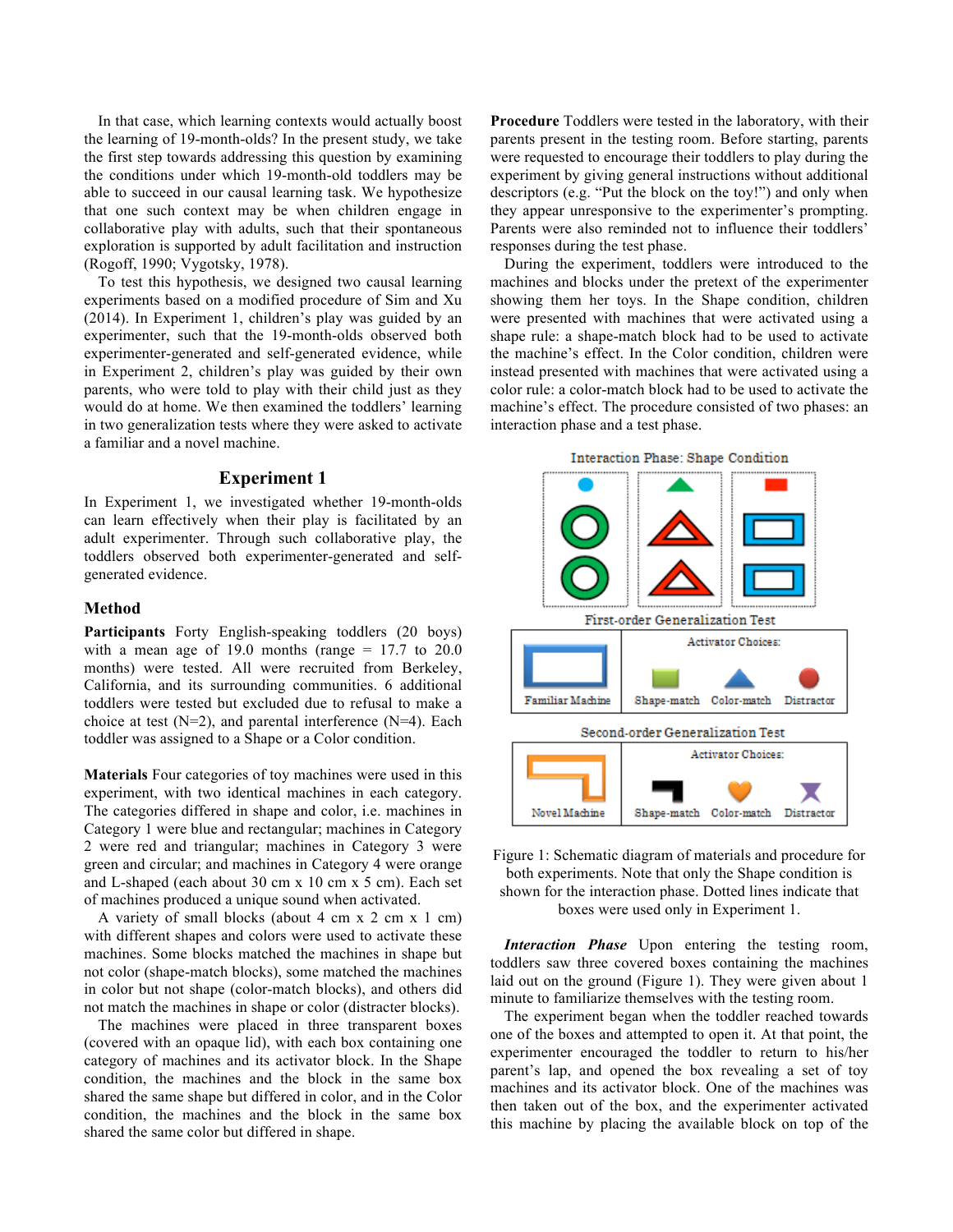machine. The experimenter drew attention to the activation event by saying, "Look! The block made the machine go; it made it go!" She then offered the block to the toddler, encouraging him/her to make the machine go. The toddler was now free to activate the machine as many times as he/she wants, but the experimenter ensured that the toddler saw each machine being activated at least twice, either by the experimenter or the toddler him/herself.

When the toddler lost interest in the first machine, the experimenter pointed to the other identical machine and said, "I have another one over here! Let's see what this one does." The second machine was then retrieved from the box, and the toddler was again free to play with this machine for as long as he/she wants. The experimenter only activated the second machine if the toddler did not initiate play with it.

When the toddler lost interest in the second machine, the experimenter then drew his/her attention to the remaining boxes, and said, "Let's see what I have in those boxes over there!" The first set of machines and block were returned to their box, and put away. This procedure was repeated with the other two sets of machines, activating them with the shape-match or color-match block available in each box. After the toddler had played with all three categories of machine, the experimenter put all the items away.

*Test Phase* The test phase followed, and it consisted of a first-order *or* a second-order generalization test. In other words, half of the toddlers received a first-order test, while the other half received a second-order test. This step was taken because pilot testing revealed that most toddlers were unable to complete a second test trial, i.e. they were not willing to hand the experimenter a second block, regardless of whether it was a first- or second-order generalization test.

In the first-order test, each toddler was presented with 3 novel choice blocks: a shape-match block, which is similar to the test machine in shape but not color, a color-match block, which is similar to the test machine in color but not shape, and a distracter block, which differed from the test machine in both color and shape. The blocks were spatially separated, and the toddlers were given about 1 minute to familiarize themselves with them. The experimenter then presented a *familiar* test machine, which is a machine that was previously presented in the interaction phase. The toddler was asked to make the test machine go.

In the second-order test, each toddler was also presented with 3 novel choice blocks: a shape-match block, a colormatch block, and a distracter block. After approximately 1 minute of exploration with the test blocks, the toddler was then asked to choose among these blocks to activate a *novel* test machine, which is a machine that was not previously presented in the interaction phase (See Sim & Xu, 2014).

**Coding** The toddlers' responses in the test trials were scored for accuracy according to the condition they were assigned to. For the children who were exposed to the shape rule, choosing a shape-match block was scored as 1 point. Correspondingly, for children exposed to the color rule, choosing a color-match block was scored as 1 point. The toddlers' scores were converted into percentage of accuracy. A second coder recoded all of the children's responses, and the level of agreement between the coders was 100%.

Two coders also coded all videos for the number of activations for each machine by the child, the parent and the experimenter, and the duration of each interaction phase.



Figure 2: Percentage accuracy for two generalization trials in Experiment 1. Dashed line represents chance performance. Error bars represent standard error.

#### **Results**

An alpha level of 0.05 was used in all statistical analyses. Preliminary analyses found no effects of gender or median age-split on children's accuracy at test. Subsequent analyses were collapsed over these variables.

Due to the free play nature of the interaction phase, several parameters of the experiment varied across toddlers: the number of activations for each machine  $(M = 6.49, SD =$ 2.80), the number of times the child activated each machine  $(M = 3.92, SD = 2.60)$ , the number of times the parent modeled the activation of each machine  $(M = 0.18, SD =$ .53), and the duration of the interaction phase  $(M = 8.22)$ minutes,  $SD = 2.57$  minutes). Regression analyses did not reveal any effects on test trials related to these parameters.

As Figure 2 indicates, most of the toddlers performed accurately during the test trials, selecting the correct activator block according to the condition they were assigned to. A logistic regression model is used to estimate the factors which influence children's accuracy at test, revealing no effects of Condition (Shape vs. Color), *p* = .37, or Generalization (first-order generalization vs. secondorder generalization),  $p = 0.37$ . There was also no interaction between the two factors,  $p = .33$ .

Critically, we were interested in the effect of the collaborative play on toddler's accuracy on the test trials. A binomial test indicated that the toddlers were significantly more likely to choose the correct activator block in the first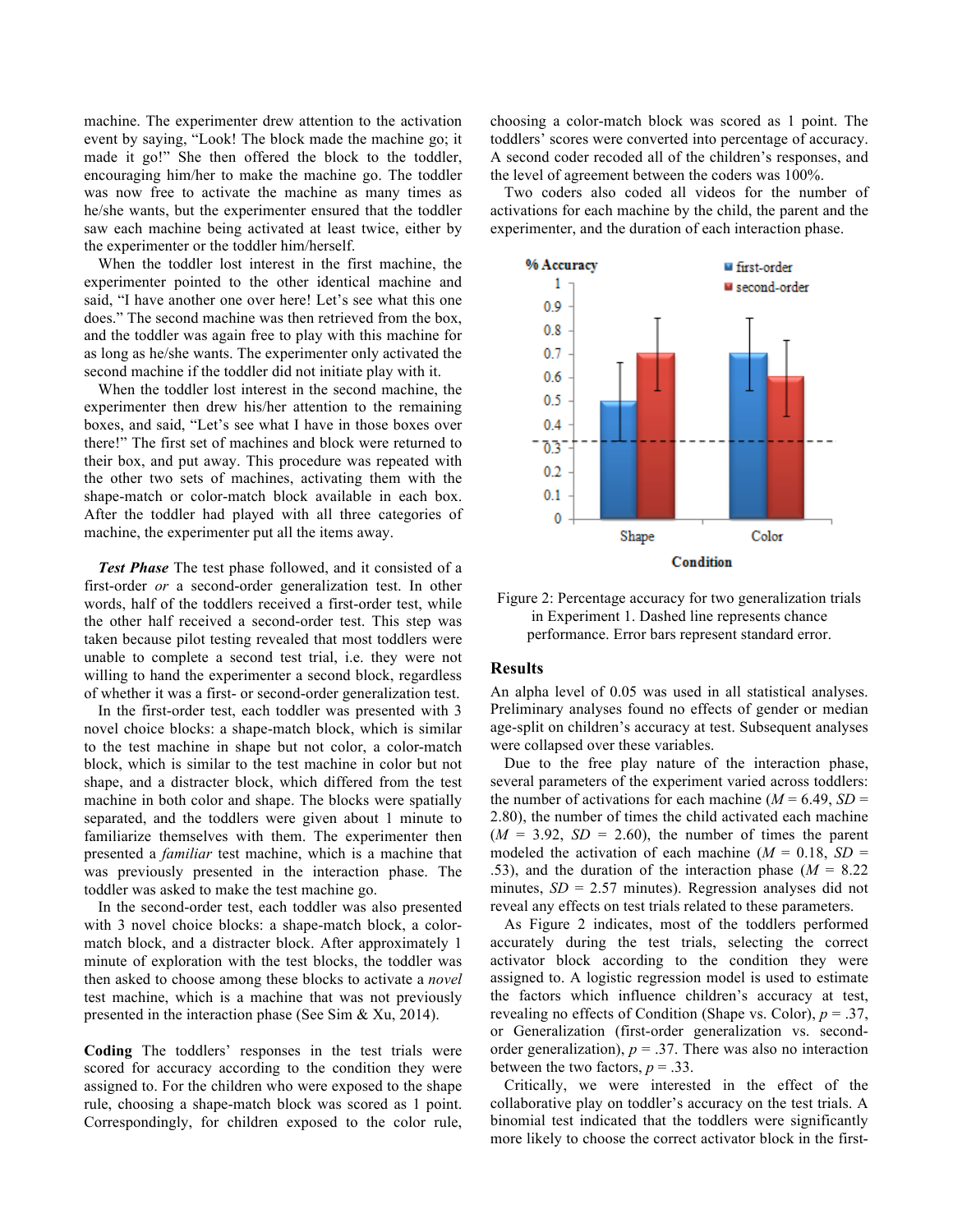order generalization test (proportion  $= .60$ ) than chance  $(0.33)$ ,  $p = .012$ . Their performance in the second-order generalization test (proportion  $= .65$ ) was also significantly greater than chance by a binomial test,  $p = .0034$ .

#### **Discussion**

When their play was facilitated by an adult experimenter, 19-month-old toddlers successfully acquired higher-order generalizations about the causal structure of the novel toy machines. This finding stands in contrast to the results obtained from our pilot testing, in which under conditions of *both* training and complete free play, the toddlers performed at chance levels in the same generalization tests.

#### **Experiment 2**

In Experiment 2, we examined whether the 19-month-olds' successful learning could be replicated when their parents were the ones who were facilitating their play instead.

#### **Method**

**Participants** Twenty-four English-speaking toddlers (15 boys) with a mean age of 19.0 months (range = 18.3 to 20.0 months) were tested. All were recruited from Berkeley, California, and its surrounding communities. 5 additional toddlers were tested but excluded due to refusal to make a choice at test  $(N=2)$ , and experimenter error  $(N=3)$ . Each toddler was assigned to a Shape or a Color condition.

**Materials** The toy machines and blocks in Experiment 1 were reused in Experiment 2. An additional cross-shaped yellow machine was used in this experiment; it was activated by a cross-shaped yellow block.

**Procedure** The toddlers were tested in the laboratory, with their parents present in the testing room. Before starting, the experimenter asked that during the experiment, the parents play with their toddlers in a natural way, just as they would play with them at home. The toddlers began the experiment while seated on the lap of their parent.

As in Experiment 1, half of the toddlers were presented with machines that were activated by a shape-rule (Shape condition), while the other half were presented with machines activated by a color-rule (Color condition). The procedure in Experiment 2 consisted of three phases: a familiarization phase, an interaction phase, and a test phase.

*Familiarization Phase* To begin this phase, the experimenter presented the child with a cross-shaped yellow machine, together with its activator block. This block matched the machine both in shape and color. The familiarization phase served to introduce the child and the parent to the sound-making function of these new machines. This phase was not necessary in Experiment 1 since the experimenter was directly introducing the machines' function during the interaction phase. The experimenter activated the cross-shaped yellow machine, drawing

attention to the event by saying, "Look! The block made the machine go; it made it go!" Either the child or the parent was then given the activator block, and they were allowed to activate the machine freely, for as long as they wanted to. The experimenter ensured that each child saw *at least* six activations of this familiarization machine: two by the child, two by the parent, and two by the experimenter.

When the toddler lost interest in the familiarization machine, the experimenter put the machine and activator block away. She then presented the toddler with three new activator blocks that differed in shape and color. The toddler was free to play with these blocks for 1 minute. After this exploration, the blocks were removed. The experimenter then exclaimed, "Oh no! I just remembered that I have some work to do. While I'm doing my work, you can play with some of my toys together with mommy/daddy!"

*Interaction Phase* The experimenter then requested that the parent holds on to the toddler while she laid out the three activator blocks from before, as well as the three sets of toy machines. These items were laid out such that each activator block was placed directly in front of its corresponding category of machines (Figure 1).

After the blocks and toys had been laid, the experimenter moved to a chair at the corner of the room and pretended to work. She then told the parents and toddler, "You can go ahead and play!" Each parent-child pair was given 10 minutes to play freely with the machines and blocks. After 10 minutes, the experimenter announced that she was done with her work and it was time to put the toys away.

*Test Phase* Before beginning the test phase, the parent was reminded not to influence their toddler's responses. The test phase of Experiment 2 was similar to that of Experiment 1, except that each toddler was presented with *both* the firstorder and the second-order generalization test. Unlike Experiment 1, the toddlers in Experiment 2 were able to respond to two test trials. This difference could be due to a variety of reasons related to the parents being the ones who played with their toddlers in the interaction phase: 1) the toddlers may have been more comfortable in a situation that reflected play time in their own homes; 2) the toddlers may have had more experience handing blocks back and forth in this context due to the prior play with parents, etc.

**Coding** The coding was identical to that of Experiment 1. A second coder recoded all of the children's responses, and the level of agreement between the coders was 100%. Two coders also recoded all videos for the number of activations by the child, the parent and the experimenter, as well as the duration of each interaction phase.

### **Results**

An alpha level of 0.05 was used in all statistical analyses. Preliminary analyses found no effects of gender, median age-split, or the presentation order of generalization tests (e.g. whether the first-order test was performed first or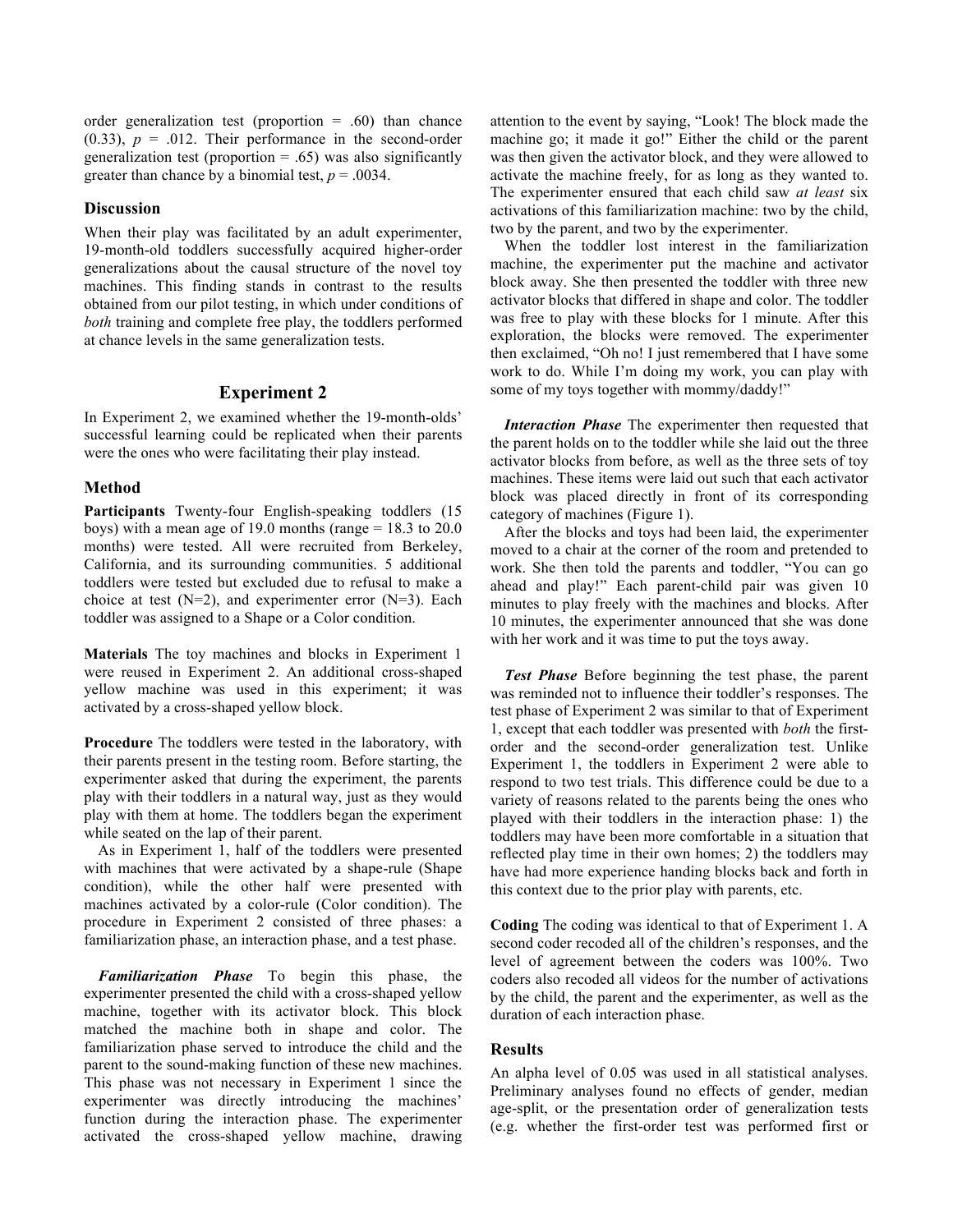second) on children's accuracy on the test trials. Subsequent analyses were collapsed over these variables.

Once again, several parameters of the interaction phase varied across toddlers: the total number of attempts to activate each machine  $(M = 7.97, SD = 4.10)$ , the number of times the child attempted to activate each machine (*M =* 5.86,  $SD = 3.85$ ), the number of times the parent attempted to activate each machine ( $M = 2.12$ ,  $SD = 1.62$ ), the number of times the child successfully activated each machine (*M =* 3.57, *SD* = 2.40), the number of times the parent successfully activated each machine  $(M = 1.78, SD = 1.34)$ , and the duration of the interaction phase ( $M = 6.89$  minutes,  $SD = 2.04$  minutes). As in Experiment 1, regression analyses did not reveal any effects on the test trials related to these parameters.

92% of the children and 70% of the parents activated every category of machines presented during the interaction phase, and the number of times that each toddler activated each machine was not significantly different between the experiments,  $t(54) = .515$ ,  $p = .61$ ,  $d = 0.14$ .





A 2x2 repeated measures analysis of variance (ANOVA) with Condition (Shape vs. Color) as a between-subjects factor and Type of Generalization (first-order generalization vs. second-order generalization) as a within-subjects factor revealed neither a main effect of Condition, *F*(1, 22) = .13,  $p = .72$ ,  $p = .006$ , nor Type of Generalization,  $F(1, 22) =$ .055,  $p = .82$ ,  $n = 0.003$ , and there was also no interaction between the two factors,  $F(1, 22) = .50$ ,  $p = .49$ ,  $n2 = .022$ .

Planned comparisons were performed to evaluate the effect of collaborative play on the toddlers' accuracy in the generalization tests. The comparisons indicated that the toddlers' overall accuracy across two test trials was significantly greater than chance (0.33),  $t(23) = 3.40$ ,  $p =$ .002,  $d = .69$ . A binomial test indicated that the toddlers were marginally more likely to choose the correct activator block in the first-order generalization test (proportion  $= .50$ ) than chance  $(0.33)$ ,  $p = .063$ . Their performance in the second-order generalization test (proportion  $= .54$ ) was significantly greater than chance by a binomial test,  $p =$ .023.

## **Discussion**

Overall, the 19-month-old toddlers formed the appropriate higher-order generalizations when they played with the novel toy machines and blocks together with their parents. However, the somewhat weaker performance of toddlers in Experiment 2 may suggest that the evidence that the parents generated for learning was not as effective as that of the experimenter in Experiment 1.

## **General Discussion**

The present study examined whether 19-month-old toddlers can successfully acquire higher-order generalizations when they engage in play that is facilitated by either an adult experimenter or their own parent. Results from two experiments indicate that the toddlers can do so – after a short interaction phase where they either played with the novel toys together with an experimenter or a parent, the 19 month-olds formed first- and second-order generalizations about how the blocks and toy machines interacted with one another, and they extended these generalizations when asked to activate a new machine. The current findings stand in striking contrast to earlier results from our pilot study demonstrating that 19-month-olds fail to form the same generalizations under conditions of training or free play.

There thus appears to be a developmental difference between 19-month-olds and 36-month-olds with regards to their respective ability to engage in self-directed learning. While the 36-month-olds learned effectively and efficiently when they were allowed to independently generate data for their own learning, the 19-month-olds failed to do so in our pilot work. In fact, given the learning success of the 19 month-old toddlers when their play was facilitated by an adult, it appears that their learning was actually impeded when they were placed in conditions of complete free play. Work is currently underway to increase the number of 19 month-old children tested in training and free play conditions. We speculate that situations for optimal learning for children in this age group reside in the middle zone between full instruction and complete free play, where their spontaneous exploration is being supported by parental or experimenter facilitation.

It remains puzzling why the 19-month-olds failed to form the appropriate generalizations under conditions of direct training, despite being provided with the same data set as that provided to 36-month-olds in Sim and Xu (2014). One possibility is that although the data was informative, the number of demonstrations during training was inadequate for the toddlers to learn 1) the causal relationship between the blocks and machines, and 2) the right way to generate data in order to learn about the causal system. This reason